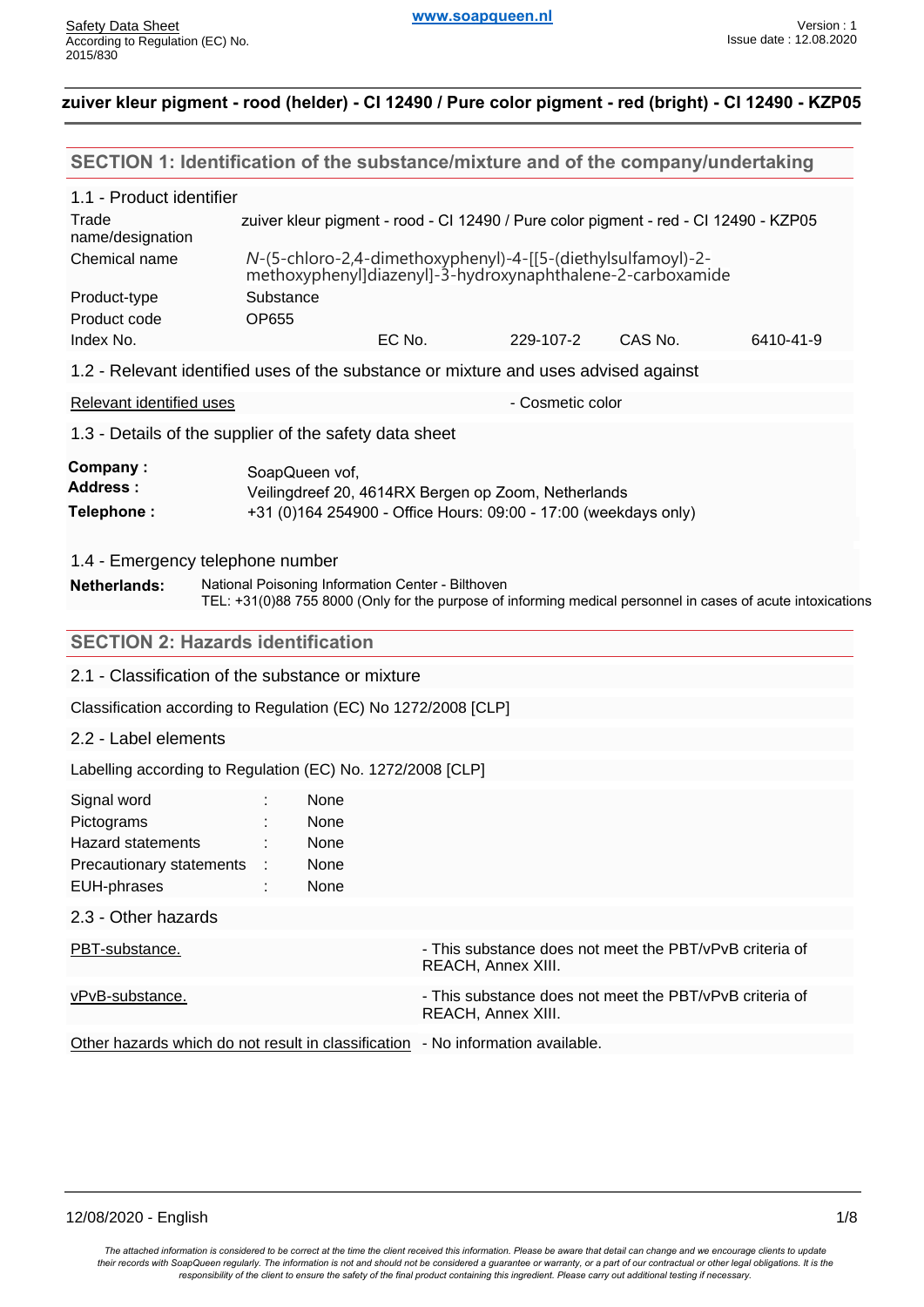# **SECTION 3: Composition / information on ingredients**

#### 3.1 - Substances

| l Chemical name                                                                                                                                                                         | No                 | $\%$ | Class | Spec. concentrations |
|-----------------------------------------------------------------------------------------------------------------------------------------------------------------------------------------|--------------------|------|-------|----------------------|
| $N-(5$ -chloro-2,4-dimethoxyphe $  CAS No.: 6410-41-9$<br>  nyl)-4-[[5-[(diethylamino)sulph   Index No.:<br>  onyl]-2-methoxyphenyl]azo]-<br>3- hydroxynaphthalene-2-<br>l carbox amide | LEC No.: 229-107-2 | 100  |       | Not applicable       |

### 3.2 - Mixtures

Not applicable

### **SECTION 4: First aid measures**

| 4.1 - Description of first aid measures                           |                                                                                                                                    |
|-------------------------------------------------------------------|------------------------------------------------------------------------------------------------------------------------------------|
|                                                                   |                                                                                                                                    |
| <b>Following inhalation</b>                                       | - No special measures are necessary.<br>- Provide fresh air.                                                                       |
| <b>Following skin contact</b>                                     | - Wash immediately with: Water<br>- When in doubt or if symptoms are observed, get medical<br>advice.                              |
| After eye contact                                                 | - Rinse immediately carefully and thoroughly with eye-bath or<br>water.<br>- In case of eye irritation consult an ophthalmologist. |
| After ingestion                                                   | - Rinse mouth thoroughly with water.<br>- Do NOT induce vomiting.                                                                  |
| 4.2 - Most important symptoms and effects, both acute and delayed |                                                                                                                                    |
| <b>Symptoms and effects - Following inhalation</b>                | - No information available.                                                                                                        |
| Symptoms and effects - Following skin contact                     | - No information available.                                                                                                        |
| Symptoms and effects - After eye contact                          | - No information available.                                                                                                        |
| Symptoms and effects - After ingestion                            | - No information available.                                                                                                        |

4.3 - Indication of any immediate medical attention and special treatment needed

| <b>SECTION 5: Firefighting measures</b><br>5.1 - Extinguishing media<br>Suitable extinguishing media<br>- ABC-powder |  |  |  |
|----------------------------------------------------------------------------------------------------------------------|--|--|--|
|                                                                                                                      |  |  |  |
|                                                                                                                      |  |  |  |
| - Carbon dioxide (CO2)<br>- Foam<br>- Extinguishing powder                                                           |  |  |  |
| Unsuitable extinguishing media<br>- Full water jet                                                                   |  |  |  |
| 5.2 - Special hazards arising from the substance or mixture                                                          |  |  |  |
| - No information available.<br>Special hazards arising from the substance or<br>mixture                              |  |  |  |

12/08/2020 - English 2/8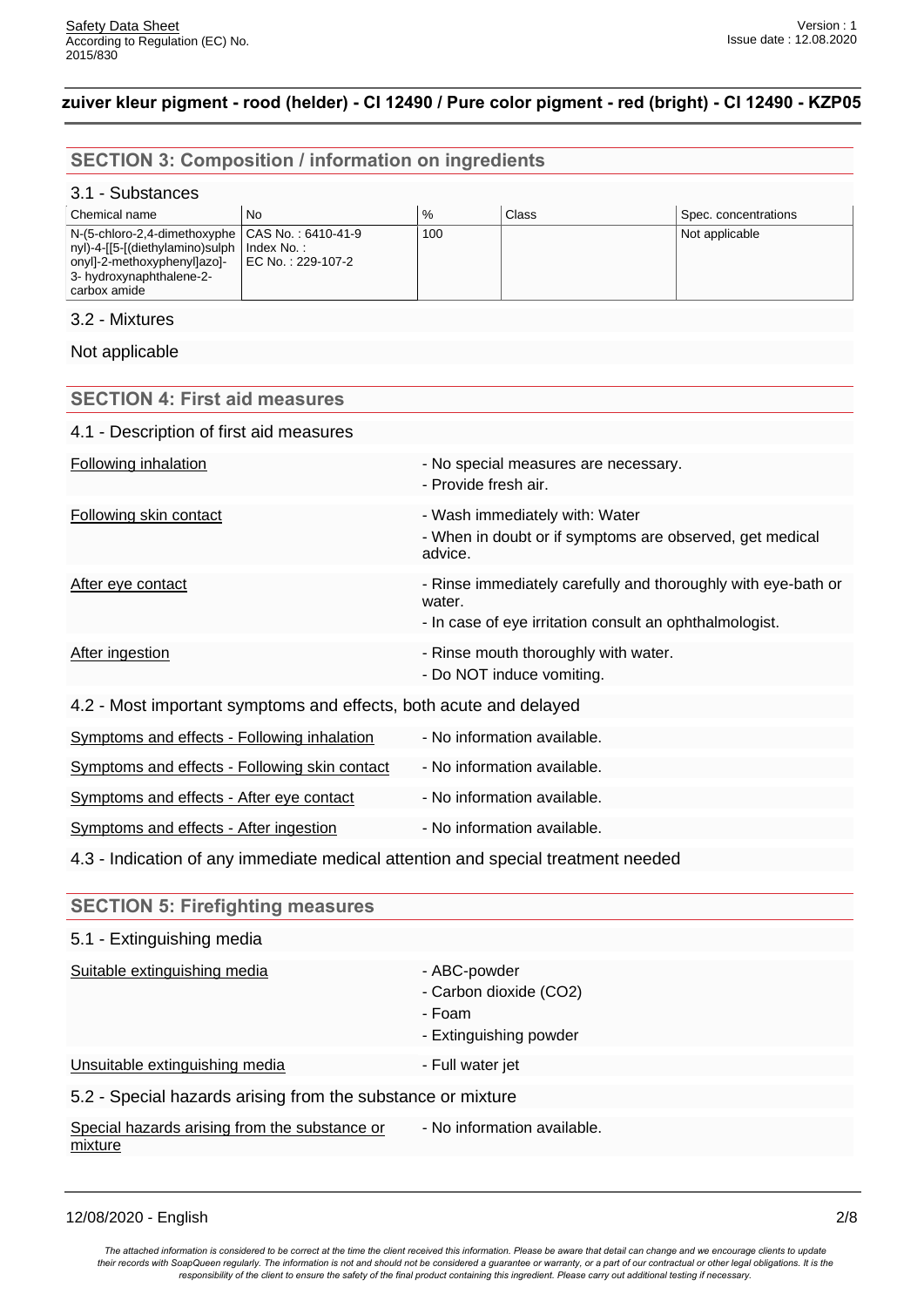Hazardous decomposition products - No information available.

#### 5.3 - Advice for firefighters

- Co-ordinate fire-fighting measures to the fire surroundings.

#### **SECTION 6: Accidental release measures**

| 6.1 - Personal precautions, protective equipment and emergency procedures    |                                                                                                               |  |
|------------------------------------------------------------------------------|---------------------------------------------------------------------------------------------------------------|--|
| For non-emergency personnel                                                  | - Use personal protection equipment.<br>- Provide adequate ventilation.<br>- Avoid dust formation.            |  |
| For emergency responders                                                     | - No information available.                                                                                   |  |
| 6.2 - Environmental precautions                                              |                                                                                                               |  |
| - No information available.<br>- Ensure waste is collected and contained.    |                                                                                                               |  |
| 6.3 - Methods and material for containment and cleaning up                   |                                                                                                               |  |
| Methods and material for containment                                         | - No information available.<br>- Soak up inert absorbent and dispose as waste requiring<br>special attention. |  |
| Methods and material for cleaning up                                         | - Take up mechanically.<br>- Wash with plenty of water.                                                       |  |
| Inappropriate techniques                                                     | - No information available.                                                                                   |  |
| 6.4 - Reference to other sections                                            |                                                                                                               |  |
| - Disposal: see section 13<br>- Personal protection equipment: see section 8 |                                                                                                               |  |

### **SECTION 7: Handling and storage**

#### 7.1 - Precautions for safe handling

Recommendation **Recommendation** - No special technical protective measures are necessary.

Advices on general occupational hygiene - No information available.

7.2 - Conditions for safe storage, including any incompatibilities

- Keep container tightly closed in a cool, well-ventilated place.

7.3 - Specific end use(s)

- Apart from the uses mention in section 1.2 no other specific uses are stipulated

#### **SECTION 8: Exposure controls/personal protection**

8.1 - Control parameters

12/08/2020 - English 3/8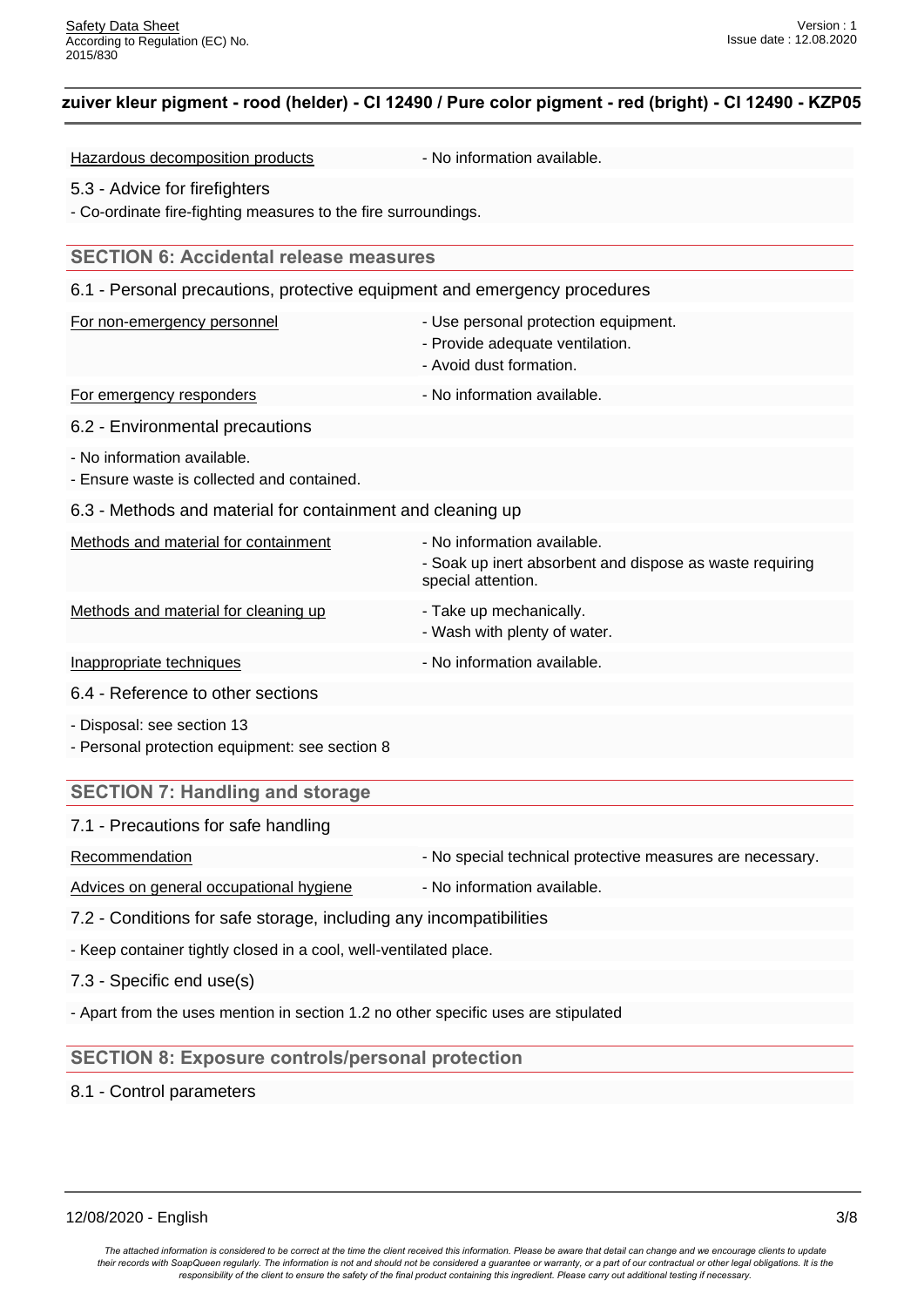#### 8.2 - Exposure controls

Appropriate engineering controls **Auditor** - No information available. Individual protection measures, such as personal - Suitable protective clothing: lab coat protective equipment

- 
- 

- Suitable eye protection:Eye glasses with side protection

- Suitable respiratory protection apparatus:Self-contained respirator (breathing apparatus) (DIN EN 133)

- Tested protective gloves must be worn



## **SECTION 9: Physical and chemical properties**

#### 9.1 - Information on basic physical and chemical properties

| <b>Physical state</b>         | Solid | Appearance        | Powder    |
|-------------------------------|-------|-------------------|-----------|
| Colour                        | red   | Odour             | odourless |
| Odour threshold               |       | No data available |           |
| рH                            |       | No data available |           |
| Melting point                 |       | 306 °C            |           |
| Freezing point                |       | No data available |           |
| Boiling point                 |       | No data available |           |
| Flash point                   |       | No data available |           |
| Evaporation rate              |       | No data available |           |
| flammability                  |       | No data available |           |
| Lower explosion limit         |       | No data available |           |
| Upper explosion limit         |       | No data available |           |
| Vapour pressure               |       | No data available |           |
| Vapour density                |       | No data available |           |
| Relative density              |       | No data available |           |
| Density                       |       | No data available |           |
| Solubility (Water)            |       | No data available |           |
| Solubility (Ethanol)          |       | No data available |           |
| Solubility (Acetone)          |       | No data available |           |
| Solubility (Organic solvents) |       | No data available |           |
| Log KOC                       |       | No data available |           |
| Auto-ignition temperature     |       | No data available |           |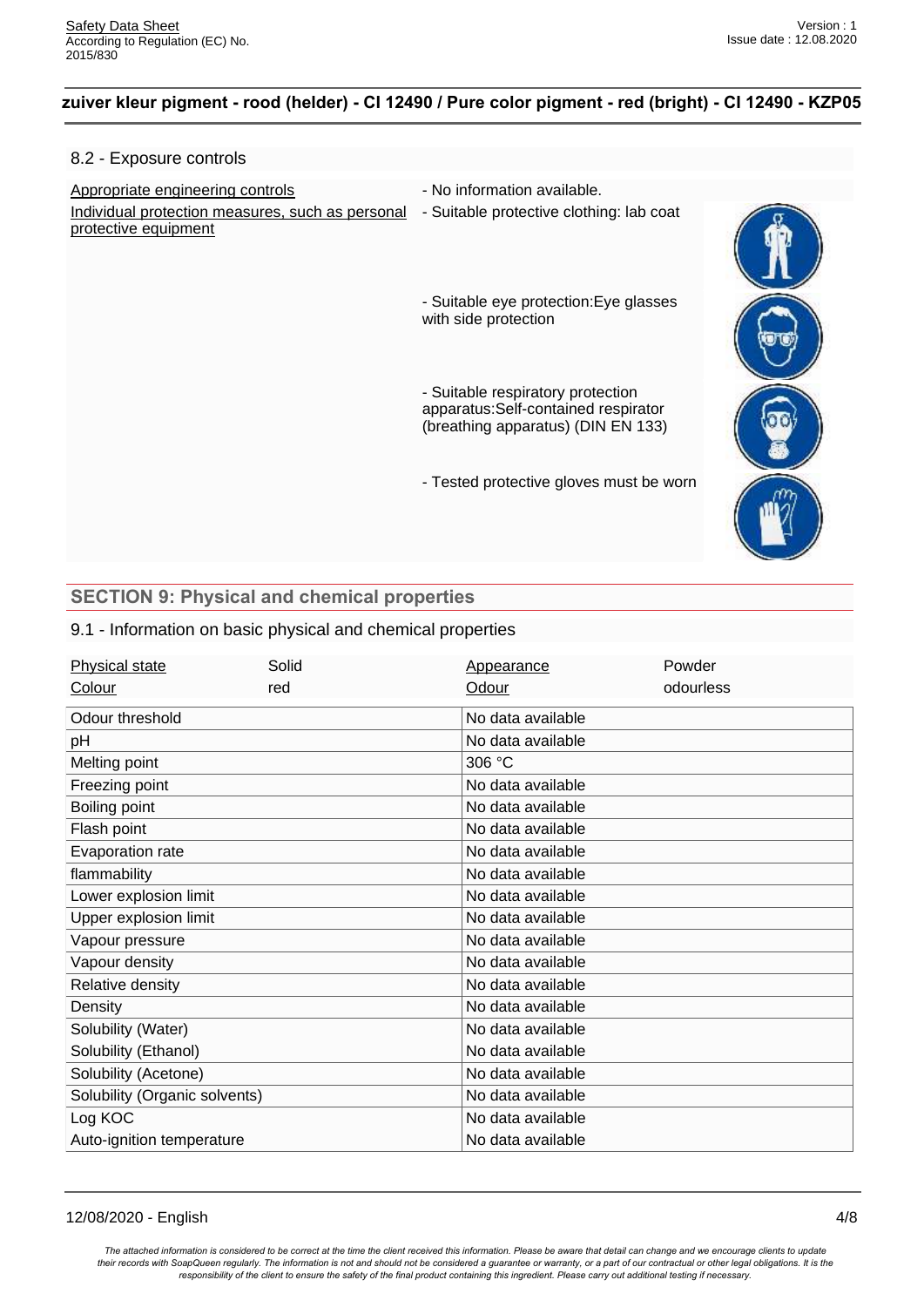| Decomposition temperature | No data available |
|---------------------------|-------------------|
| Kinematic viscosity       | No data available |
| Dynamic viscosity         | No data available |
| 9.2 - Other information   |                   |
| VOC content               | No data available |
| Minimum ignition energy   | No data available |
| Conductivity              | No data available |

# **SECTION 10: Stability and reactivity**

10.1 - Reactivity

- This material is considered to be non-reactive under normal use conditions.

- 10.2 Chemical stability
- The product is chemically stable under recommended conditions of storage, use and temperature.
- 10.3 Possibility of hazardous reactions
- No hazardous reaction when handled and stored according to provisions.
- 10.4 Conditions to avoid
- No information available.
- 10.5 Incompatible materials
- Strong oxidizing agents
- 10.6 Hazardous decomposition products
- Does not decompose when used for intended uses.

#### **SECTION 11: Toxicological information**

#### 11.1 - Information on toxicological effects

| Acute toxicity                       | - Not classified                      |                   |
|--------------------------------------|---------------------------------------|-------------------|
|                                      | LD50 oral (rat)                       | No data available |
|                                      | LD50 dermal (rat)                     | No data available |
|                                      | LD50 dermal (rabbit)                  | No data available |
|                                      | LC50 inhalation (rat)                 | No data available |
|                                      | LC50 inhalation dusts and mists (rat) | No data available |
|                                      | LC50 inhalation vapours (rat)         | No data available |
|                                      | - No information available.           |                   |
| Skin corrosion/irritation            | - Not classified                      |                   |
|                                      | - No information available.           |                   |
| Serious eye damage/eye<br>irritation | - Not classified                      |                   |
|                                      | - Irritating to eyes.                 |                   |

12/08/2020 - English 5/8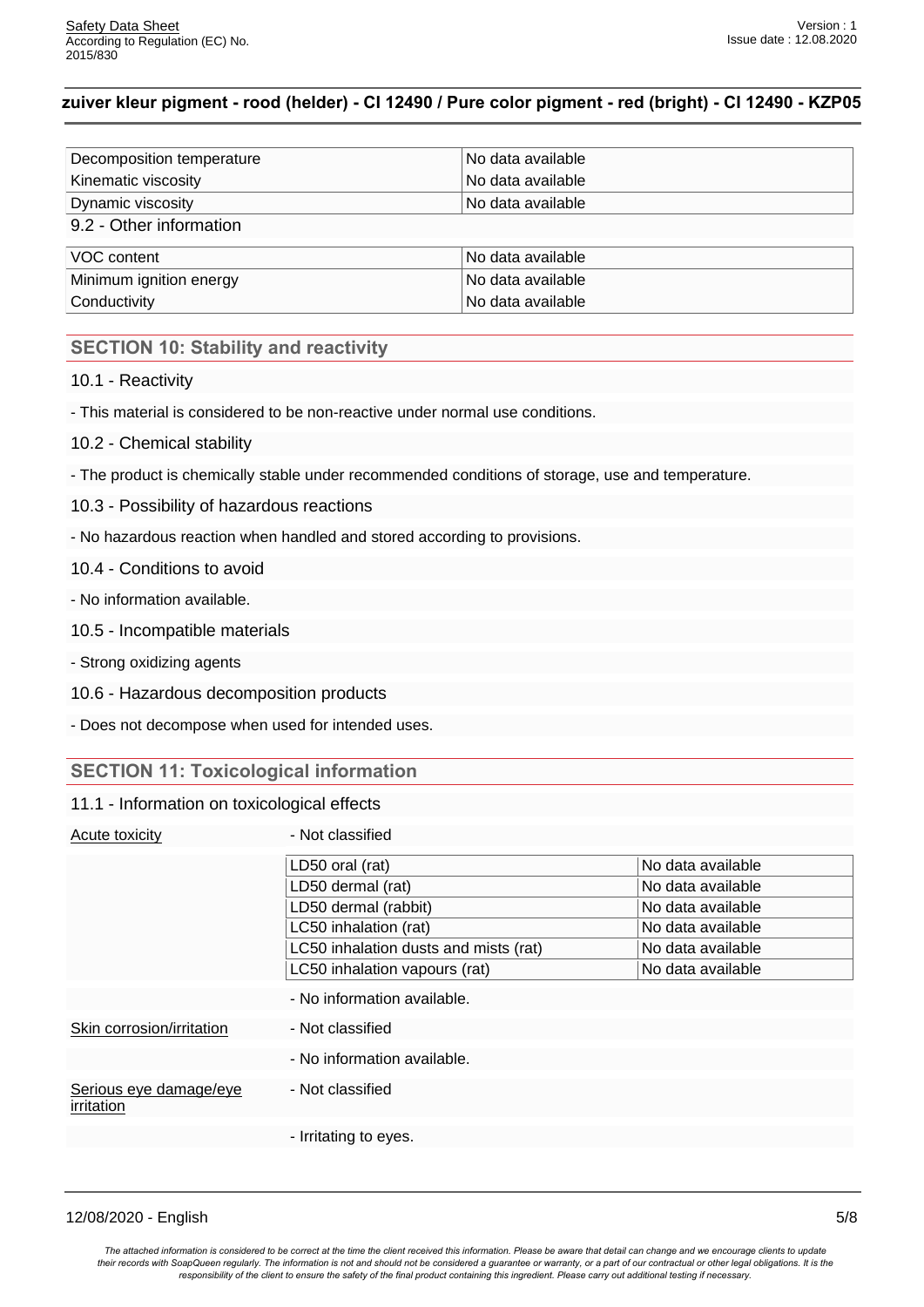| <b>Respiratory or skin</b><br>sensitisation | - Not classified                                |
|---------------------------------------------|-------------------------------------------------|
| <b>Germ cell mutagenicity</b>               | - No information available.<br>- Not classified |
|                                             | - No information available.                     |
| Carcinogenicity                             | - Not classified                                |
|                                             | - No information available.                     |
| Reproductive toxicity                       | - Not classified                                |
|                                             | - No information available.                     |
| STOT-single exposure                        | - Not classified                                |
|                                             | - No information available.                     |
| STOT-repeated exposure                      | - Not classified                                |
|                                             | - No information available.                     |
| Aspiration hazard                           | - Not classified                                |

# **SECTION 12: Ecological information**

## 12.1 - Toxicity

| EC50 48 hr crustacea              | No data available |
|-----------------------------------|-------------------|
| LC50 96 hr fish                   | No data available |
| ErC50 algae                       | No data available |
| ErC50 other aquatic plants        | No data available |
| NOEC chronic fish                 | No data available |
| NOEC chronic crustacea            | No data available |
| NOEC chronic algae                | No data available |
| NOEC chronic other aquatic plants | No data available |

- The substance/mixture does not fullfill the criteria of the acute aquatic toxicity according to Regulation (EC) No 1272/2008 [CLP], Annex I.

#### 12.2 - Persistence and degradability

| Biochemical oxygen demand (BOD) | ⊺No data available |
|---------------------------------|--------------------|
| Chemical oyxgen demand (COD)    | ⊺No data available |
| % of biodegradation in 28 days  | ⊺No data available |

- No information available.

#### 12.3 - Bioaccumulative potential

| Bioconcentration factor (BCF) | No data available        |
|-------------------------------|--------------------------|
| Log KOC                       | <i>No data available</i> |

- No indication of bioaccumulation potential.

12.4 - Mobility in soil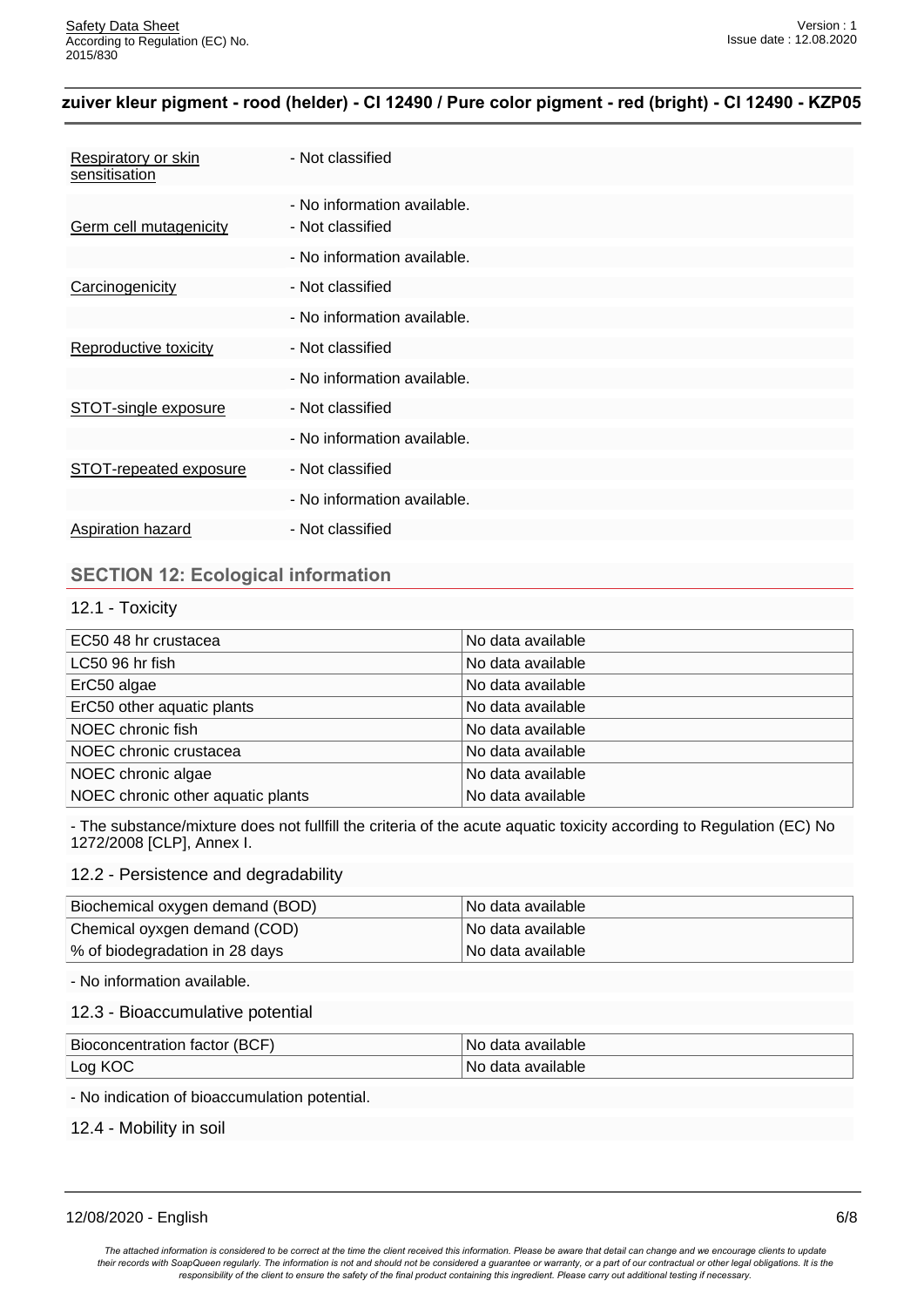- No information available.
- 12.5 Results of PBT and vPvB assessment
- This substance does not meet the PBT/vPvB criteria of REACH, Annex XIII.
- This substance does not meet the PBT/vPvB criteria of REACH, Annex XIII.
- 12.6 Other adverse effects
- No information available.

#### **SECTION 13: Disposal considerations**

|  | 13.1 - Waste treatment methods |  |
|--|--------------------------------|--|
|--|--------------------------------|--|

| Waste treatment methods                 | - Dispose of waste according to applicable legislation.                        |
|-----------------------------------------|--------------------------------------------------------------------------------|
| Sewage disposal                         | - No information available.                                                    |
| Special precautions for waste treatment | - Consult the appropriate local waste disposal expert about<br>waste disposal. |

Community or national or regional provisions - No information available.

### **SECTION 14: Transport information**

14.1 - UN number Not applicable

- 14.2 UN proper shipping name
- 14.3 Transport hazard class(es)
- 14.4 Packing group
- 14.5 Environmental hazards
- 14.6 Special precautions for user
- 14.7 Transport in bulk according to Annex II of MARPOL 73/78 and the IBC Code

# **SECTION 15: Regulatory information**

15.1 - Safety, health and environmental regulations/legislation specific for the substance or mixture

| <b>Substances REACH</b>     | None |  |
|-----------------------------|------|--|
| candidates                  |      |  |
| <b>Substances Annex XIV</b> | None |  |
| Substances Annex XVII       | None |  |
|                             |      |  |

VOC content No data available

15.2 - Chemical Safety Assessment

Chemical safety assessment carried - No information available. out for the product

# **SECTION 16: Other information**